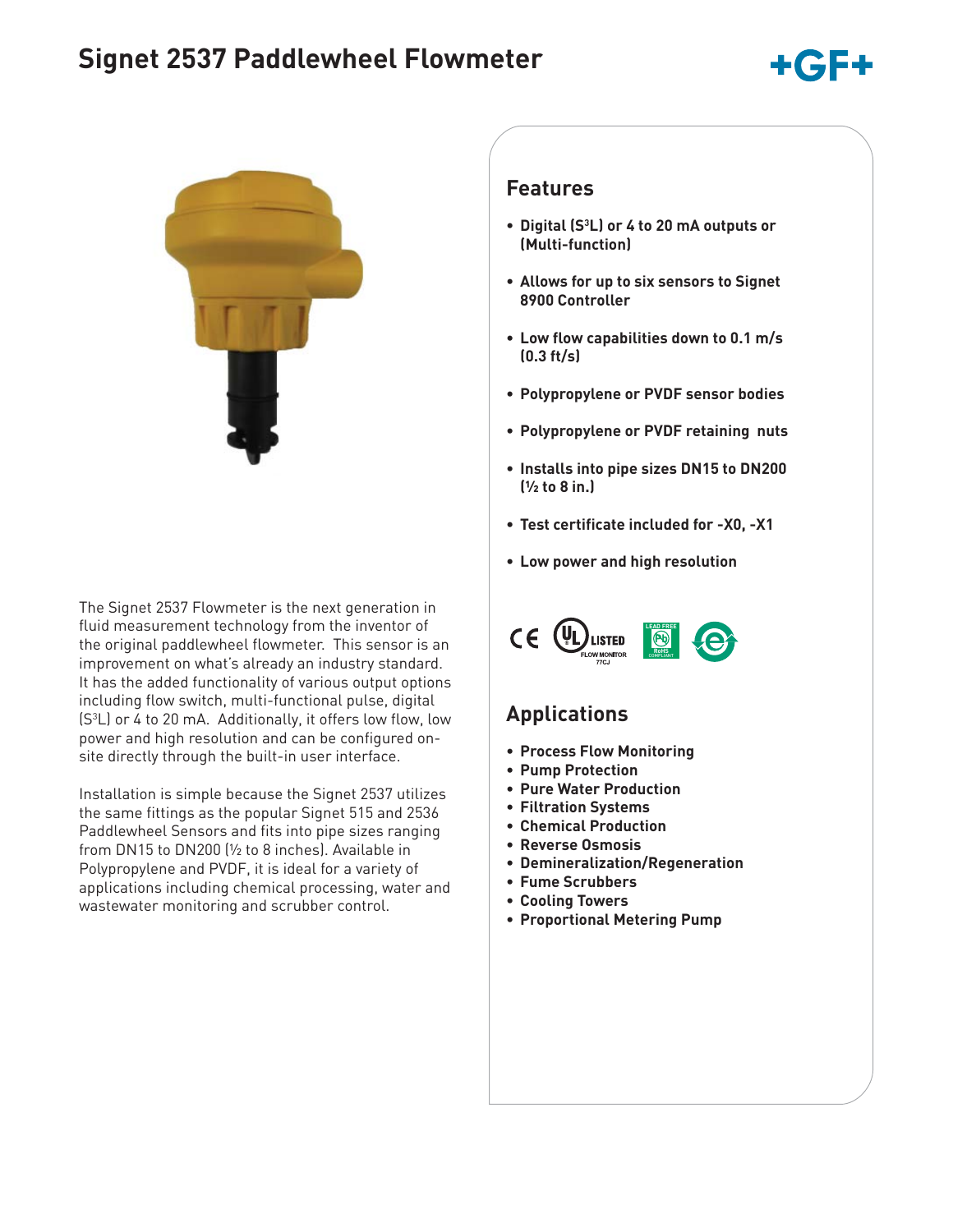# **Specifications**

#### **General**

| vener at                                     |                                                                                                             |                                                                              |                                            |  |  |  |
|----------------------------------------------|-------------------------------------------------------------------------------------------------------------|------------------------------------------------------------------------------|--------------------------------------------|--|--|--|
| <b>Operating Range</b>                       |                                                                                                             | $0.1 \text{ m/s}$ to 6 m/s                                                   | $0.3$ ft/s to 20 ft/s                      |  |  |  |
| Pipe Size Range                              |                                                                                                             | DN15 TO DN200                                                                | $\frac{1}{2}$ to 8 in.                     |  |  |  |
| Linearity                                    |                                                                                                             | ±1% of max. range @ 25 °C (77 °F)                                            |                                            |  |  |  |
| Repeatability                                |                                                                                                             | ±0.5% of max. range @ 25 °C (77 °F)                                          |                                            |  |  |  |
| System Response                              |                                                                                                             | 100 ms update rate nominal                                                   |                                            |  |  |  |
| <b>Wetted Materials</b>                      |                                                                                                             |                                                                              |                                            |  |  |  |
| Sensor Body                                  | Glass-filled PP (black) or PVDF (natural)                                                                   |                                                                              |                                            |  |  |  |
| 0-rings                                      | FPM (std) optional EPR (EPDM) or FFPM                                                                       |                                                                              |                                            |  |  |  |
| Rotor Pin                                    |                                                                                                             | Titanium, Hastelloy-C or PVDF; optional Ceramic, Tantalum or Stainless Steel |                                            |  |  |  |
| Rotor                                        | Black PVDF or Natural PVDF; optional Tefzel®, with or w/o carbon fiber reinforced PTFE sleeve for rotor pin |                                                                              |                                            |  |  |  |
| <b>Electrical</b>                            |                                                                                                             |                                                                              |                                            |  |  |  |
| Multi                                        | With Dry-Contact Relay                                                                                      | 24 VDC nominal, ±10%, regulated, 30 mA max current                           |                                            |  |  |  |
|                                              | With Solid-State Relay                                                                                      | 6 V to 24 VDC, ±10%, regulated, 30 mA max current                            |                                            |  |  |  |
|                                              | Digital (S <sup>3</sup> L)                                                                                  | 5.0 VDC min to 6.5 VDC max., 30 mA max current (1.5 mA nominal)              |                                            |  |  |  |
|                                              | 4 to 20 mA                                                                                                  | 400 mV max ripple voltage, 30 mA max current                                 |                                            |  |  |  |
|                                              | Maximum Pulse Rate                                                                                          | 300 Hz                                                                       |                                            |  |  |  |
|                                              | Maximum Pulse Width                                                                                         | 50 <sub>ms</sub>                                                             |                                            |  |  |  |
|                                              | Minimum Pulse Rate                                                                                          | $0.5$ Hz                                                                     |                                            |  |  |  |
|                                              | Compatible with PLC, PC or similar equipment                                                                |                                                                              |                                            |  |  |  |
|                                              | Compatible with customer supplied metering pump                                                             |                                                                              |                                            |  |  |  |
| Digital (S <sup>3</sup> L) Version           |                                                                                                             |                                                                              | 5 VDC nominal, regulated, 3 mA max current |  |  |  |
|                                              | Type                                                                                                        | Serial ASCII, TTL level 9600 bps                                             |                                            |  |  |  |
|                                              | Max. Cable Length                                                                                           | Refer to Signet 8900 wiring specifications.                                  |                                            |  |  |  |
|                                              | Compatible with Model Signet 8900 controller                                                                |                                                                              |                                            |  |  |  |
| 4 to 20 mA Version                           |                                                                                                             | 12 to 32 VDC nominal, ±10%, regulated, 21 mA max current                     |                                            |  |  |  |
|                                              | Loop Accuracy                                                                                               | ±32 µA @ 25 °C @ 24 VDC)                                                     |                                            |  |  |  |
|                                              | Loop Resolution                                                                                             | $5 \mu A$                                                                    |                                            |  |  |  |
|                                              | Temp. Drift                                                                                                 | ±1µA per °C max.                                                             |                                            |  |  |  |
|                                              | Power Supply Rejection                                                                                      | $±1\mu A$ per V                                                              |                                            |  |  |  |
|                                              | Max. Cable                                                                                                  | 305 m                                                                        | 1000 ft                                    |  |  |  |
|                                              | Maximum Loop Resistance                                                                                     | 600 Ω @ 24 VDC                                                               | 1 KQ @ 32 VDC                              |  |  |  |
|                                              | Load impedance                                                                                              | $375 \Omega$                                                                 |                                            |  |  |  |
| Reverse Polarity and Short Circuit Protected |                                                                                                             | Up to 40 V, 1 hour                                                           |                                            |  |  |  |
| Over-voltage Protection                      |                                                                                                             | > 40 VDC over 1 hour                                                         |                                            |  |  |  |
| <b>Relay Specifications</b>                  |                                                                                                             |                                                                              |                                            |  |  |  |
|                                              | Mechanical SPDT                                                                                             | 5 A @ 30 VDC, 5 A @ 250 VAC                                                  |                                            |  |  |  |
|                                              | Solid-State Relay                                                                                           | 100 mA @ 40 VDC, 70 mA @ 33 VAC                                              |                                            |  |  |  |
|                                              | <b>Relay Modes</b>                                                                                          | Low, High                                                                    |                                            |  |  |  |
|                                              | <b>Time Delay</b>                                                                                           | 0.0 to 6400.0 seconds                                                        |                                            |  |  |  |
|                                              | Hysteresis                                                                                                  | Adjustable for exiting alarm condition                                       |                                            |  |  |  |
|                                              | Max. Temperature/Pressure Rating                                                                            |                                                                              |                                            |  |  |  |
| Storage Temperature                          |                                                                                                             | -10 °C to 75 °C                                                              | 14 °F to 167 °F                            |  |  |  |
| <b>Operating Temperature</b>                 |                                                                                                             | 0 °C to 65 °C                                                                | 32 °F to 149 °F                            |  |  |  |
| <b>Relative Humidity</b>                     |                                                                                                             | 0 to 90%, non-condensing                                                     |                                            |  |  |  |
| Flow Sensor/                                 | <b>PP</b>                                                                                                   | 12.5 bar @ 20 °C                                                             | 181 psi @ 68 °F                            |  |  |  |
| Retaining Nut                                |                                                                                                             | 1.7 bar @ 85 °C                                                              | 25 psi @185 °F                             |  |  |  |
|                                              | <b>PVDF</b>                                                                                                 | 14 bar @ 20 °C                                                               | 203 psi @ 68 °F                            |  |  |  |
|                                              |                                                                                                             | 1.7 bar @ 85 °C                                                              | 25 psi @ 185 °F                            |  |  |  |
| <b>Operating Temperature</b>                 |                                                                                                             |                                                                              |                                            |  |  |  |
|                                              | PP                                                                                                          | -18 °C to 85 °C                                                              | 0°F to 185 °F                              |  |  |  |
|                                              | <b>PVDF</b>                                                                                                 | -18 °C to 85 °C                                                              | 0 °F to 185 °F                             |  |  |  |
| <b>Environmental</b>                         |                                                                                                             |                                                                              |                                            |  |  |  |
| Enclosure<br>NEMA 4X/IP65                    |                                                                                                             |                                                                              |                                            |  |  |  |
| <b>Standards and Approvals</b>               |                                                                                                             |                                                                              |                                            |  |  |  |
|                                              | CE, UL, CUL                                                                                                 |                                                                              |                                            |  |  |  |
|                                              | RoHS compliant, China RoHS                                                                                  |                                                                              |                                            |  |  |  |
|                                              |                                                                                                             |                                                                              |                                            |  |  |  |
|                                              | Manufactured under ISO 9001 for Quality and ISO 14001 for Environmental Management                          |                                                                              |                                            |  |  |  |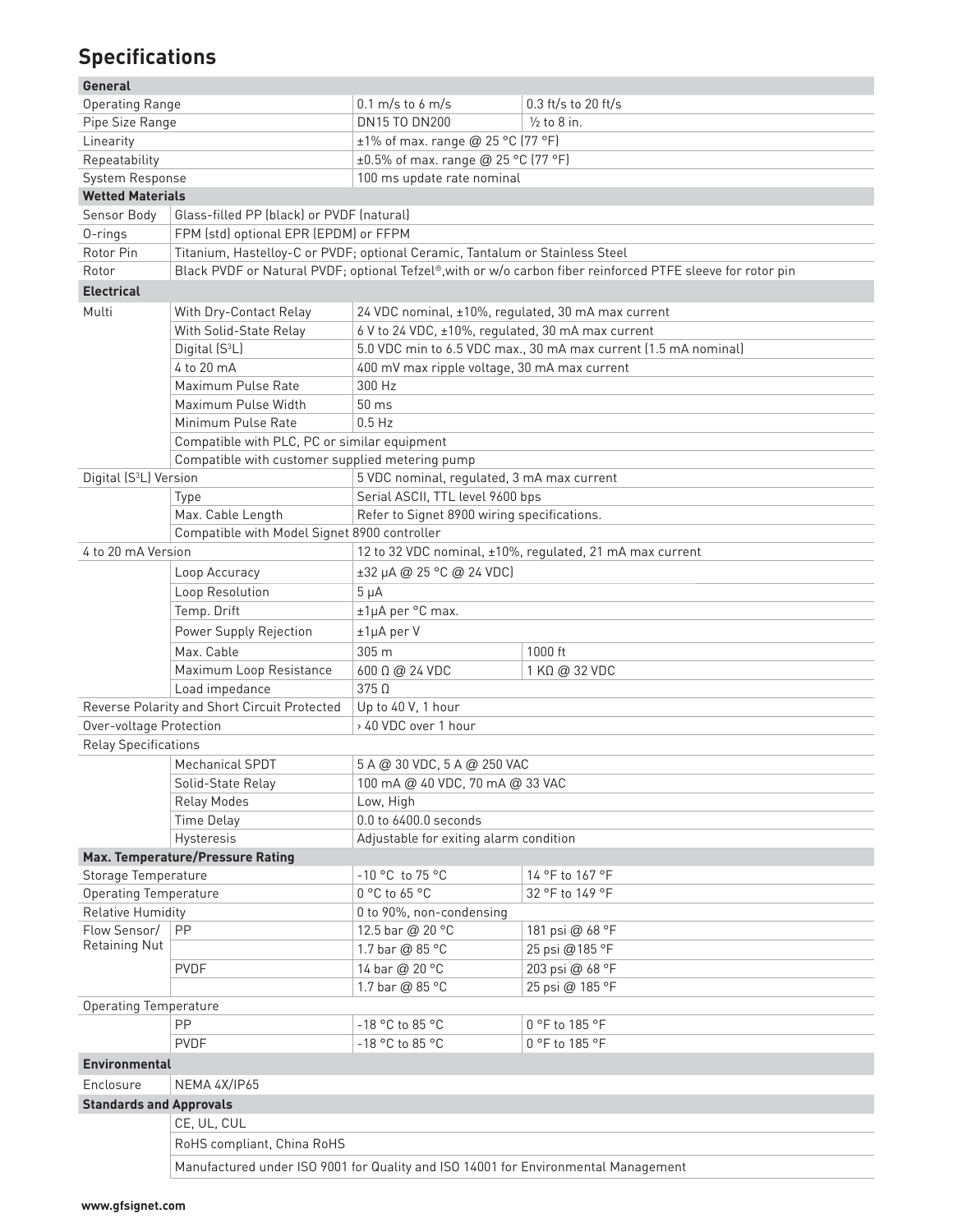### **Dimensions**

**½ in. to 4 in. pipe**







In-Line Installation



#### **Application Tips**

- Select PVDF Rotor Pin for use in Deionized Water.
- Use a sleeved rotor in abrasive liquids to reduce wear.
- Sensor plug is used to plug installation fitting after extraction of sensor from pipe.
- For liquids containing ferrous particles, use Signet Magmeters.
- For systems with components of more than one material, the maximum temperature/pressure specification must always be referenced to the component with the lowest rating.